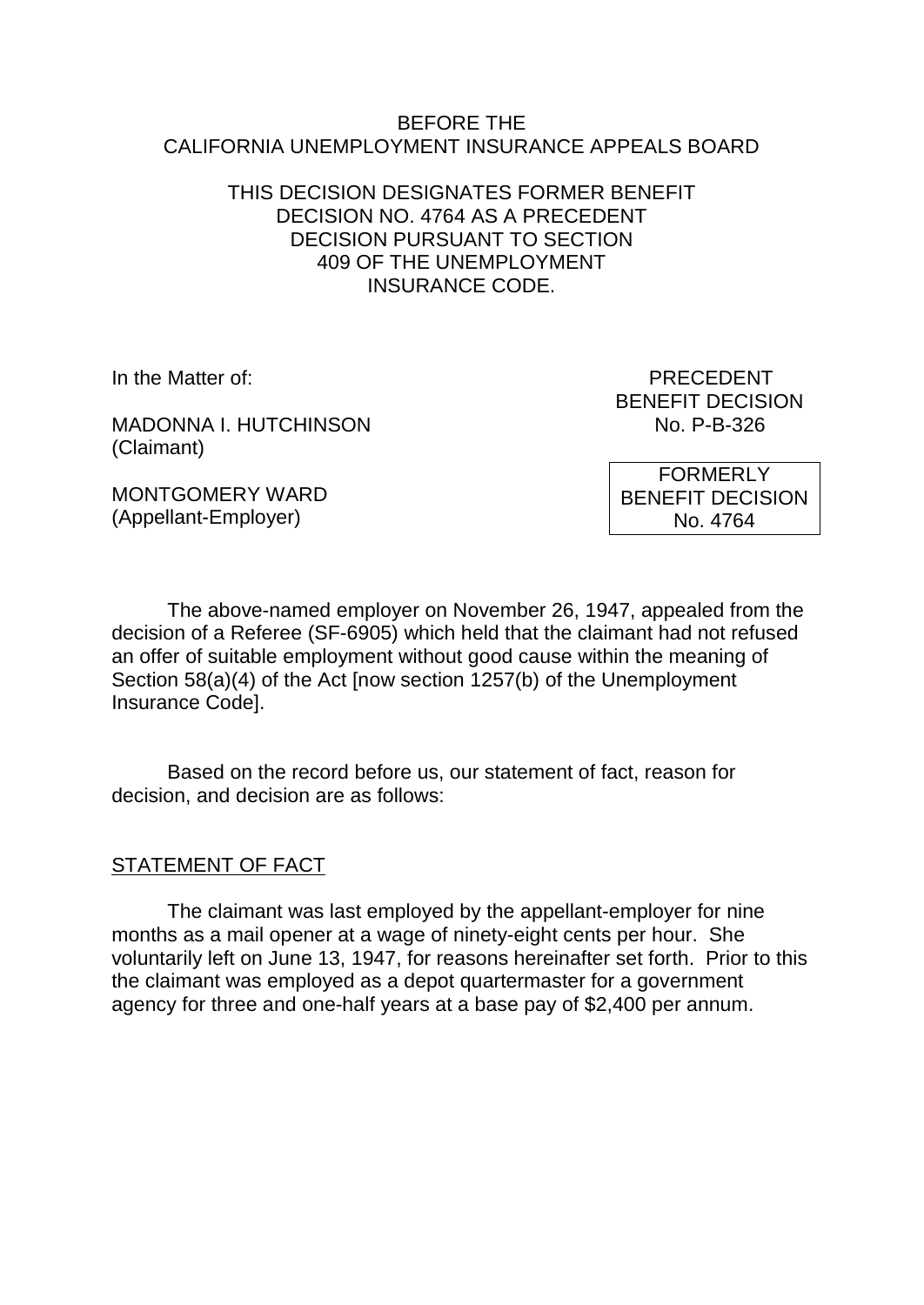On August 19, 1947, the claimant registered as a general office clerk and filed a claim for benefits in the Hayward office of the Department of Employment. Upon receiving notice that a claim for benefits had been filed the employer herein protested and on September 2, 1947, the Department issued a determination which disqualified the claimant from benefits for five weeks commencing August 19, 1947, on the ground that she had refused an offer of suitable employment without good cause within the meaning of Section 58(a)(4) of the Unemployment Insurance Act [now section 1257(b) of the code]. The claimant appealed and a Referee reversed the determination.

In her employment with the employer herein, the claimant stated that her position as a mail clerk required her to wear good clothes; however, she normally completed her day's work as a mail clerk early and was assigned to duties as an inventory and packing clerk, which work caused considerable damage to her clothes. Claimant testified that she complained to her immediate supervisor on several occasions concerning this situation and invariably was promised that steps would be taken to remedy the situation. However, conditions did not improve and in April, 1947, the claimant informed her supervisor that she intended to leave. She was advised by the supervisor to take a thirty-day leave of absence, to which she agreed. Upon her return to employment the claimant found the same objectionable working conditions as had previously existed, and after three weeks' employment she voluntarily terminated her services on June 13, 1947. According to the claimant, numerous other employees had left this work for the same reason. Claimant stated that she also experienced difficulty in reporting for work at 5:00 a.m. because of inadequate transportation facilities from her home to the employer's place of business.

On August 13, 1947, the employer mailed a card to the claimant asking her to return to work, which card she returned by mail indicating that her reason for not returning to work was "dissatisfactory working conditions." She made no further attempt to contact the employer, either by phone or in person, to ascertain the nature of the offered employment; however, she explained that she did not return to this employment because of her prior unsuccessful attempts to obtain more satisfactory working conditions. In an appeal to this Appeals Board the appellant-employer stated that they were not represented at the Referee's hearing on October 24, 1947, for the reason that they did not receive a Notice of Hearing. However, the records of the Department show that a Notice of Hearing was mailed to the employer at the address furnished the Department and that the notice was not returned by the Post Office as unclaimed. As grounds for appeal the employer has alleged that if the claimant had notified them of her reasons for refusing the offered employment, other arrangements would have been made to satisfy her objections to the suitability of the employment.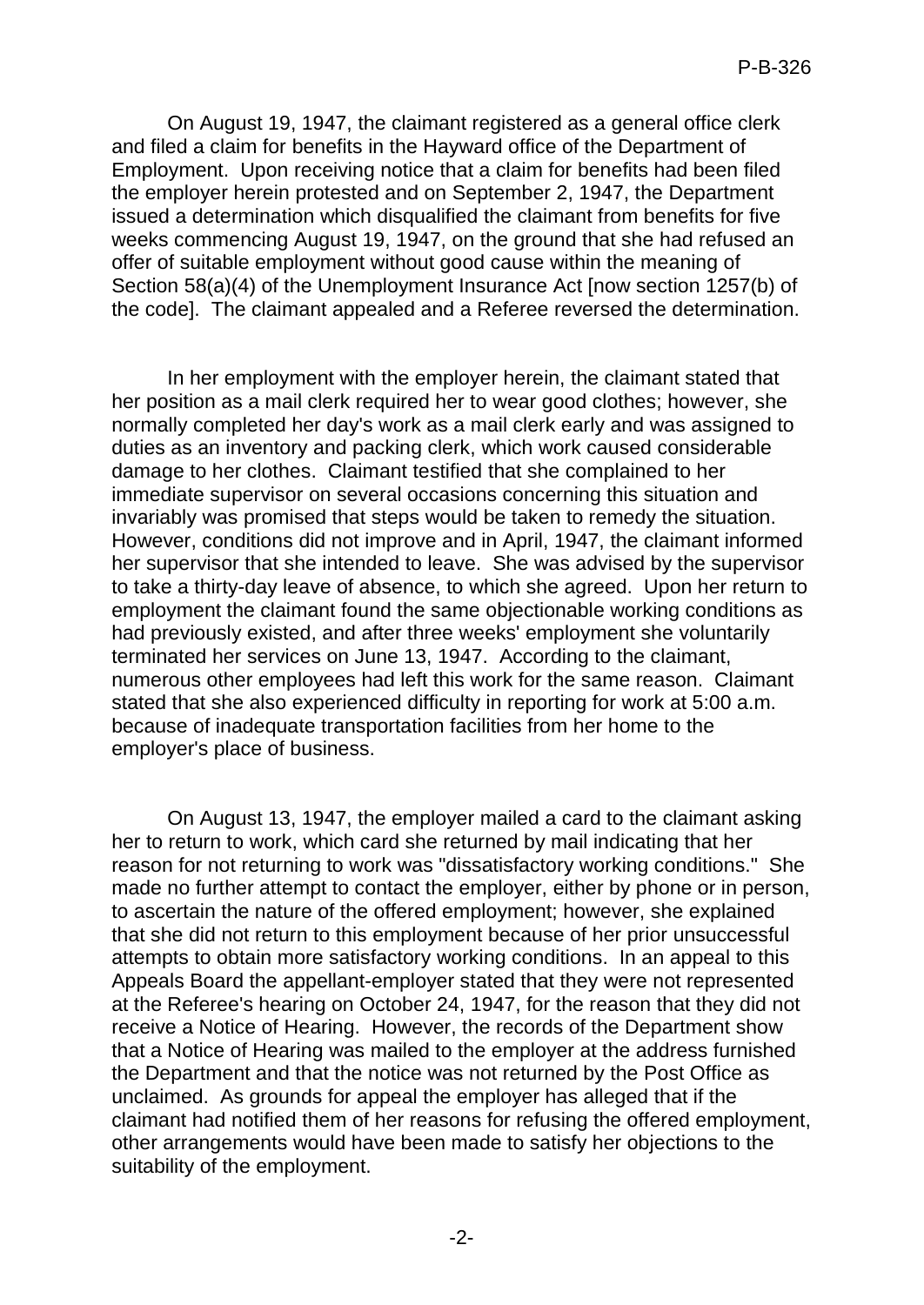# REASON FOR DECISION

Generally speaking, an offer of reemployment by claimant's former employer is subject to the same tests as are applied in a case of an offer of work by any employer, i.e., whether the work is suitable for the claimant and, if so, did the claimant have good cause for its refusal. Inconsequential reasons for refusing former work, such as mere dissatisfaction with the working conditions, without any substantial basis, will not suffice to constitute good cause for its refusal when an offer of reemployment is made (See Benefit Decision No. 4666-8686).

In the instant case the evidence discloses that the claimant had on numerous occasions objected to the assignment of duties which caused damage to her clothing and which did not afford her an opportunity to make appropriate changes in attire. Her request to have this situation remedied had not resulted in a satisfactory solution of the problem, even after she had once voluntarily left the employment because of the unsatisfactory working conditions. Although the employer has alleged that adjustments could have been made in the conditions of employment if the claimant had responded to the offer and voiced her objections, the evidence shows that the claimant's supervisor was cognizant of the claimant's reasons for leaving the work and the claimant stated that when she refused the employer's offer of work by mail she indicated her reasons for refusal as unsatisfactory working conditions. Under these facts it is our opinion that the claimant was justified in assuming, when not notified to the contrary, that the offer of reemployment was for the same position and under the same working conditions as she had previously found to be objectionable, and she therefore was under no obligation to investigate the proffered work.

Although the employer has alleged that they did not receive a Notice of Hearing before the Referee, the evidence indicates that a notice was duly mailed to the employer at the only address on the record with the Department, and in our opinion the evdience is insufficient to overcome the presumption that the letter duly directed and mailed was received in the regular course of the mail (CCP Sec. 1963 (24) [Repealed - See Evidence Code, section 641]). Under all the facts and circumstances of this case, it is our opinion that the claimant refused an offer of unsuitable employment with good cause on August 13, 1947, and therefore was not subject to the disqualification provided in Section 58(b) of the Unemployment Insurance Act [now section 1260 of the code].